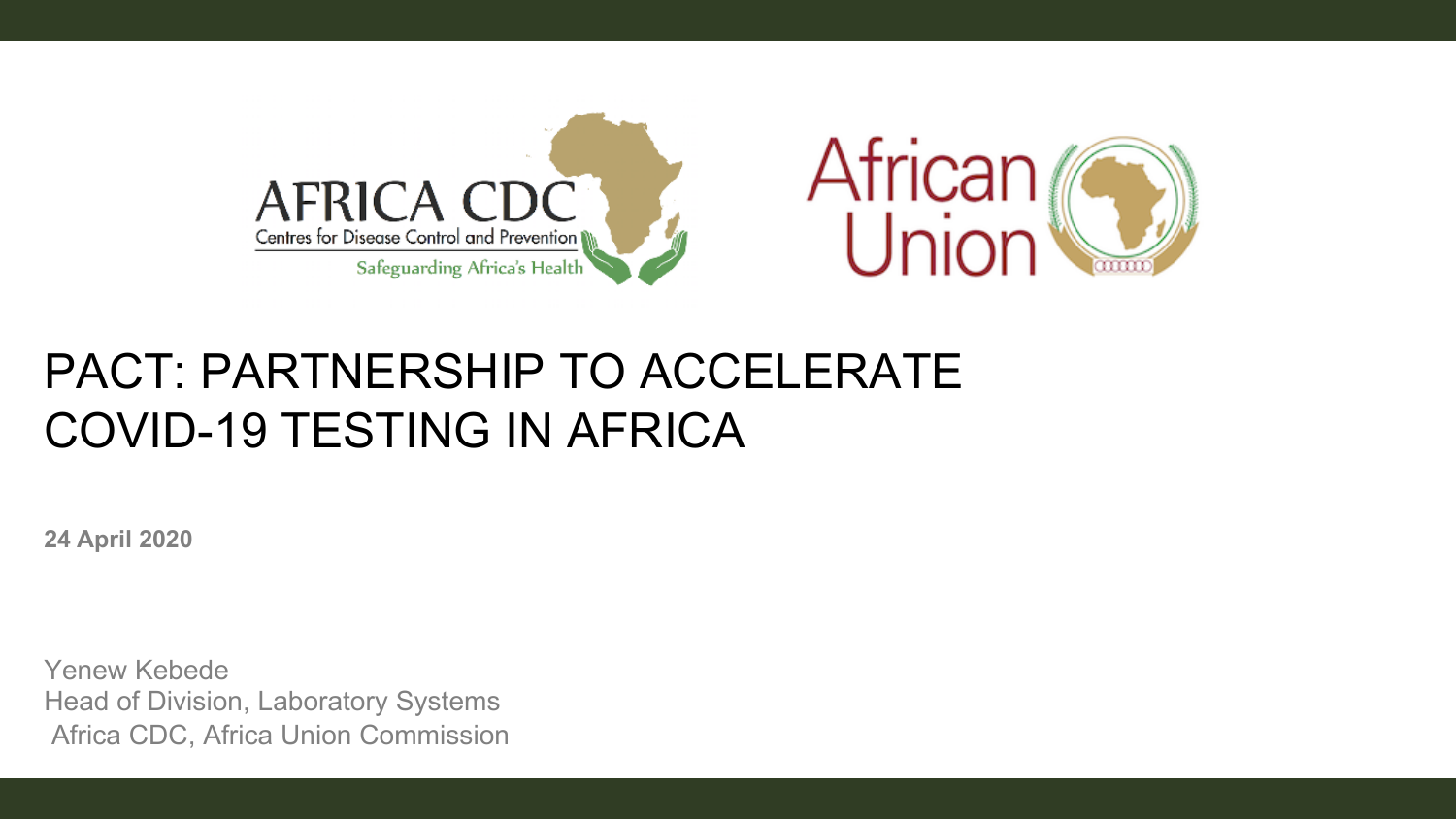The Partnerships for Accelerated COVID-19 Testing (PACT) initiative aims to ensure at least 10 million tests are conducted in Africa in the next 4 months

**P**artnership for

**A**ccelerated **C**<sub>OVID-19</sub>



# **GOALS**

- 1. Conduct **1M** tests in 1 month; **10M** in 4 months
- 2. Establish Africa-wide **pooled procurement**
- 3. Establish Africa-wide storage & **distribution hubs**
- 4. Deploy **1M health workers** for contact tracing
- 5. Standardize and deploy **new technologies for surveillance** to help reopen economies



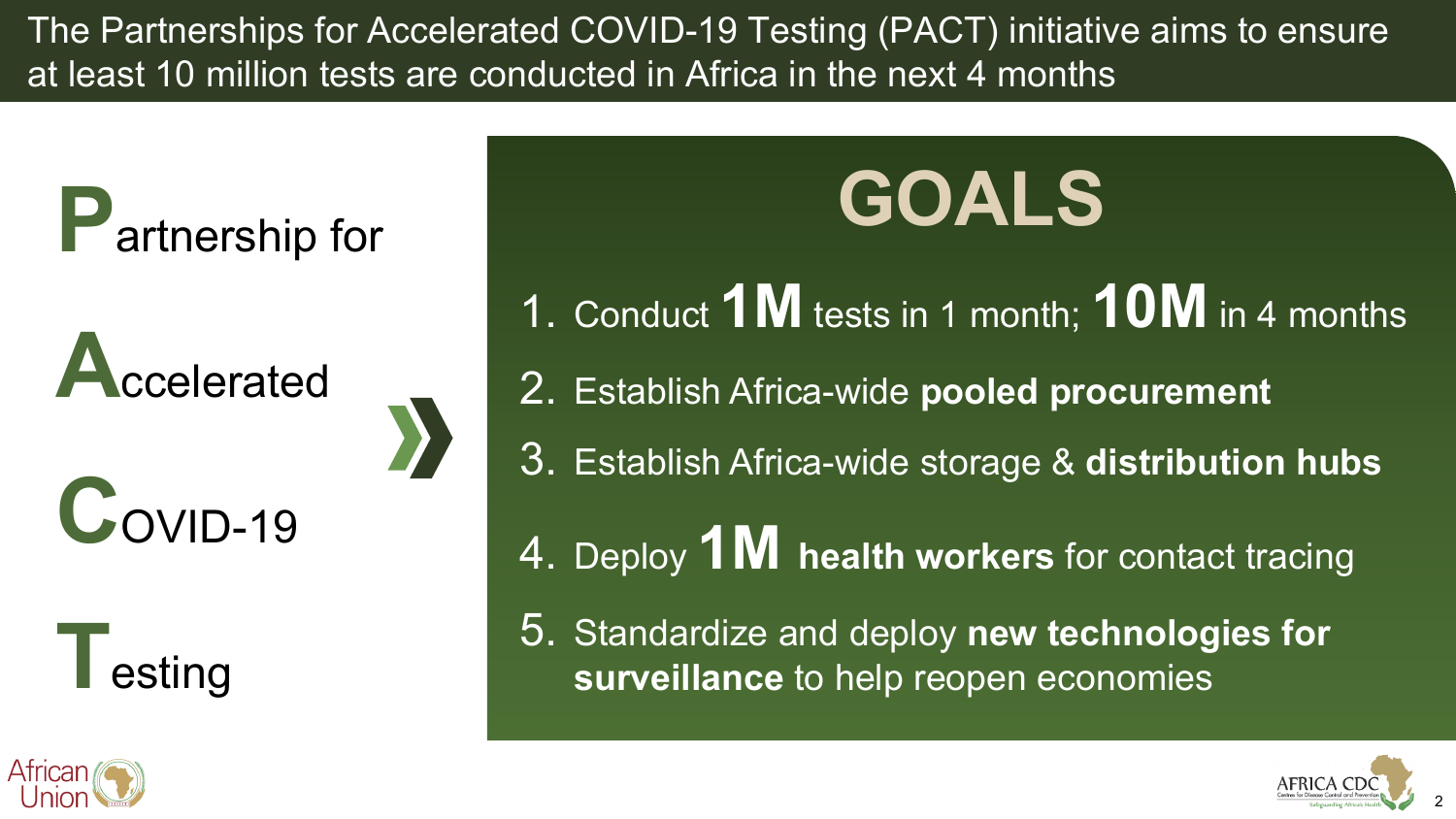**WHY PACT:** Scaling-up testing capacity is an extremely important way to help contain the COVID-19 outbreak as evidenced by learnings from other affected countries

## **Scaled-up testing…**



...Helps **identify and isolate cases** especially those that have mild symptoms



...Enables **robust contact tracing** especially as countries remove lockdowns



...Uncovers **areas of concentration of cases**, to implement targeted measures, limiting economic and social harm



…Allows for **better insights into spread** of the disease

### **Lessons from other countries**



**South Korea** ramped up testing capacity to 15K tests / day last Feb, following massive # of cases in Daegu – case growth is now flat





**Hokkaido,** had to reinstate the shutdown after 130+ cases with unknown links – Japan has one of the lowest tests / capita

**USA** was very slow to rollout testing – today it is now the epicenter of the outbreak



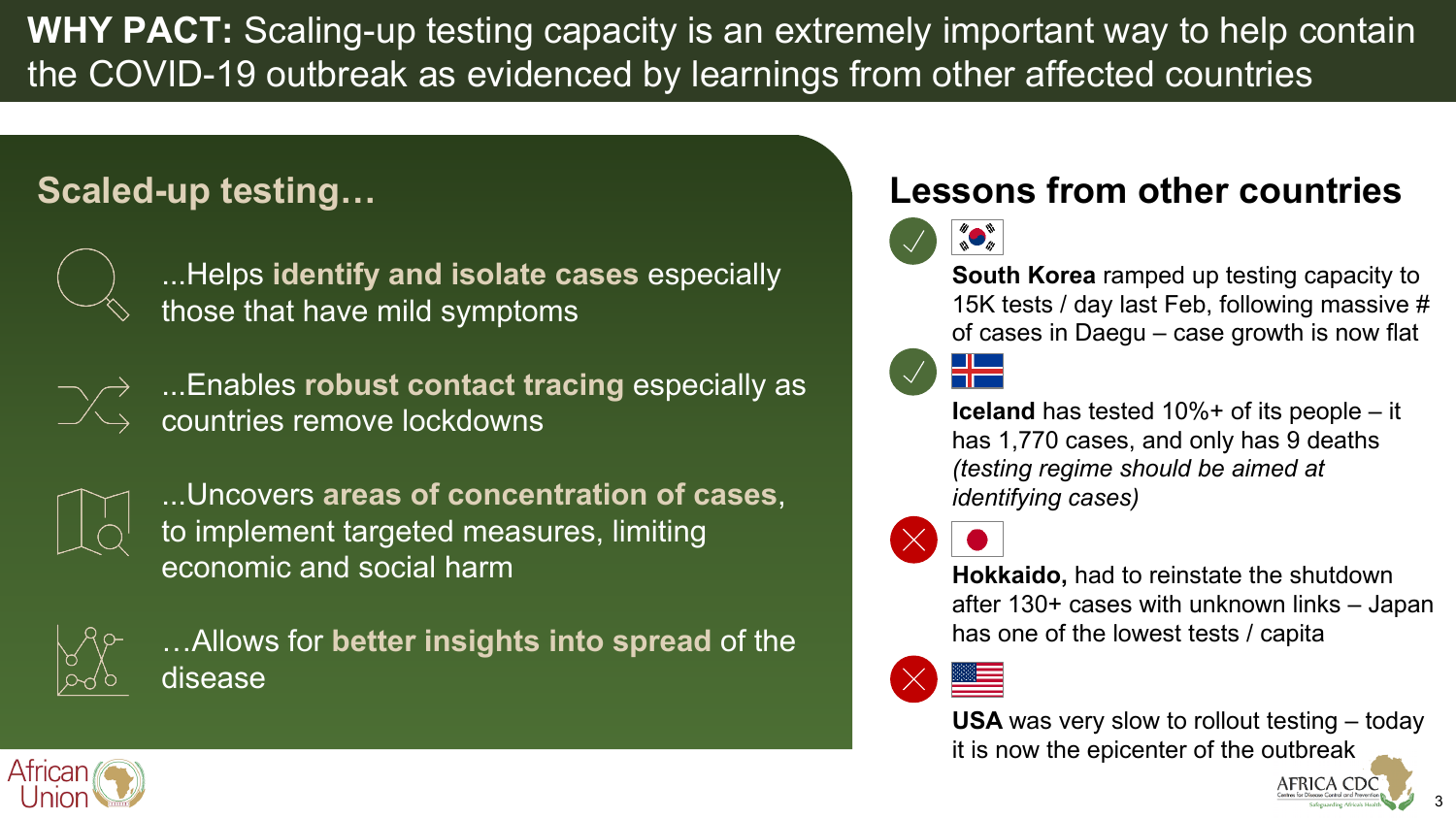**TARGET:** PACT aims to dramatically accelerate the number of tests in Africa to take advantage of the capacity that exists on the continent already

#### **Tests conducted in Africa**





Based on current capacity, Africa can conduct **~20M tests**  (~16K tests / 1M population) but this number could **increase if countries scale up testing using the different platforms**



1 Likely does not capture all testing but is the latest figures reported to Africa CDC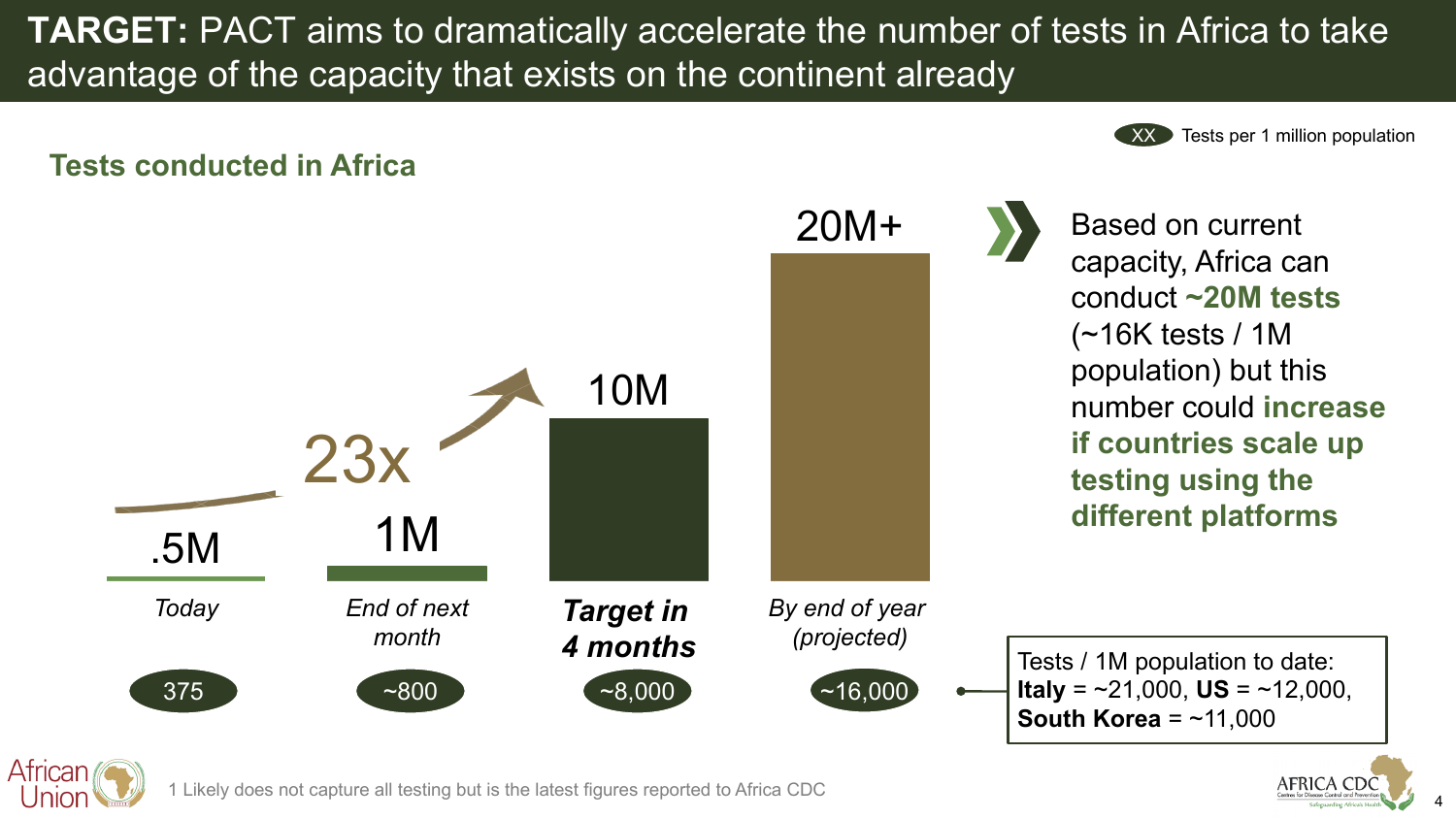## **HOW**: PACT will scale up Africa's COVID-19 testing capacity in three ways

#### **1. Test kit supply**

- **Distribution of initial supply of 78,000 test kits** to 42 Member **States**
- Distribution of  $\sim$  **1M** test kits from Jack Ma foundation
- **Distribution of additional** 
	- **~1M test kits** (500K from Germany, 500K from Jack Ma foundation)
	- **Set up of an Africa-wide pooled procurement**

system, including full distribution to all member states

## **2. Capability building**

- **Training of 42 Member States** on PCR diagnostics
- **Develop guidance on testing strategies and create awareness**

**Deployment of laboratory experts** to provide targeted technical support

**Virtual training sessions** for laboratory technicians in-country to improve their practices

**3. Private sector** 

- **engagement Engagement with the private** sector for **alternative** 
	- **testing platforms** e.g., Cepheid for GeneXpert testing,

Completed  $\sqrt{\ }$  In-progress

serological tests

**Engagement with private labs to scale up testing capacity** in the continent



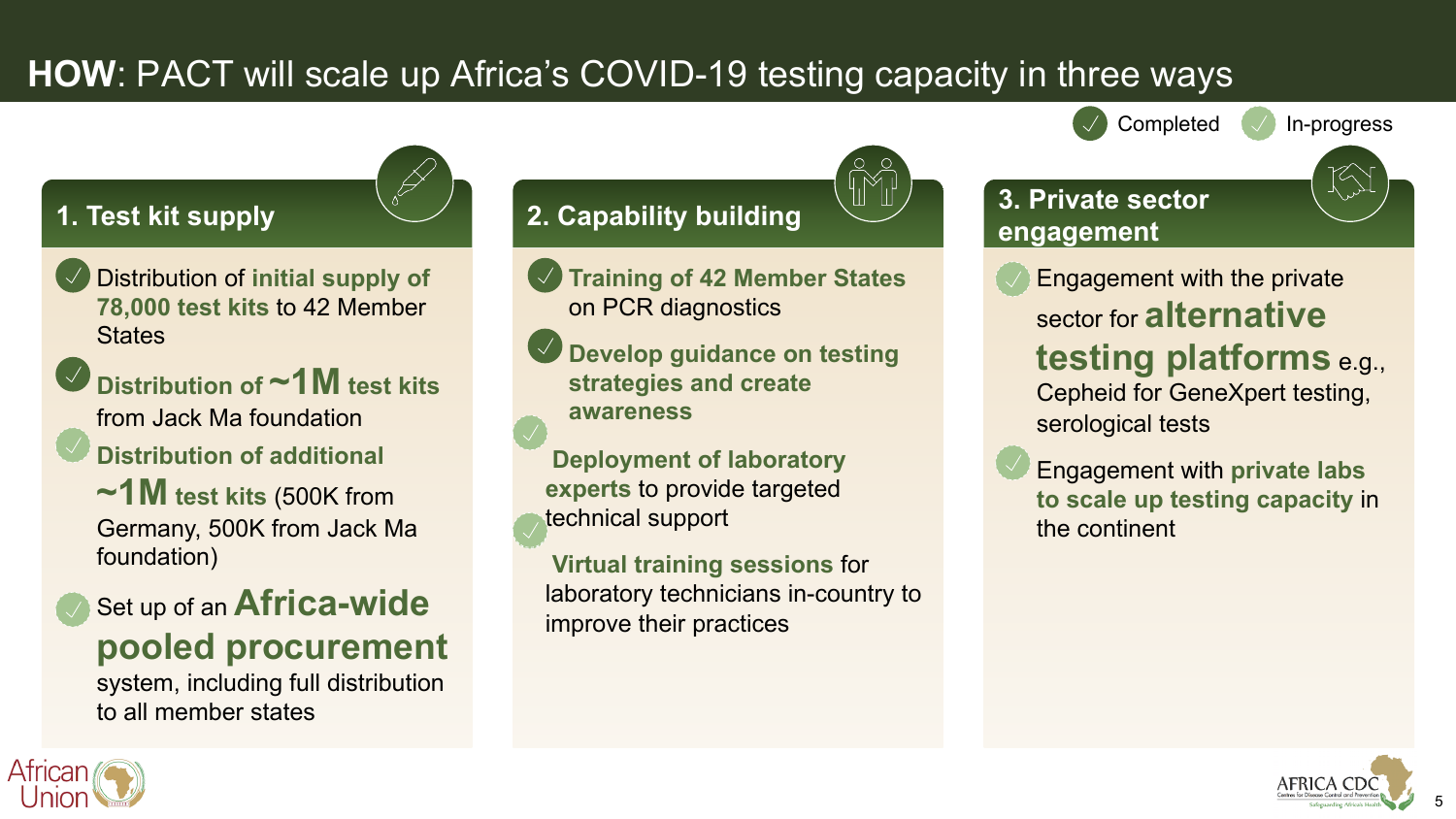## **TRACING APPROACH:** PACT's recommended testing approach aims to help countries better trace chains of transmission for the outbreak

**If no known / limited community transmission** *(Phase 0-2)*

- **E** Anyone with **fever and acute respiratory symptoms** who have been in a place in the last 14 days where COVID-19 is transmitting, and who is currently in a location without local transmission.
- All **symptomatic contacts of a confirmed or probable cases** of COVID-19.
- All SARI cases presenting to hospital in place where potential circulation of COVID-19 case is suspected.
- **Healthcare workers** with symptoms consistent with COVID-19 disease regardless of exposure.

**If widespread community transmission** *(Phase 3-4)*

- **EXTED FIREY All severe acute respiratory infections** (including those presenting to hospitals)
- **Healthcare workers** with symptoms consistent with COVID-19 disease regardless of exposure.
- Additional testing in areas with high likelihood for rapid acceleration in transmission (e.g., densely packed communities, areas with poor sanitation)



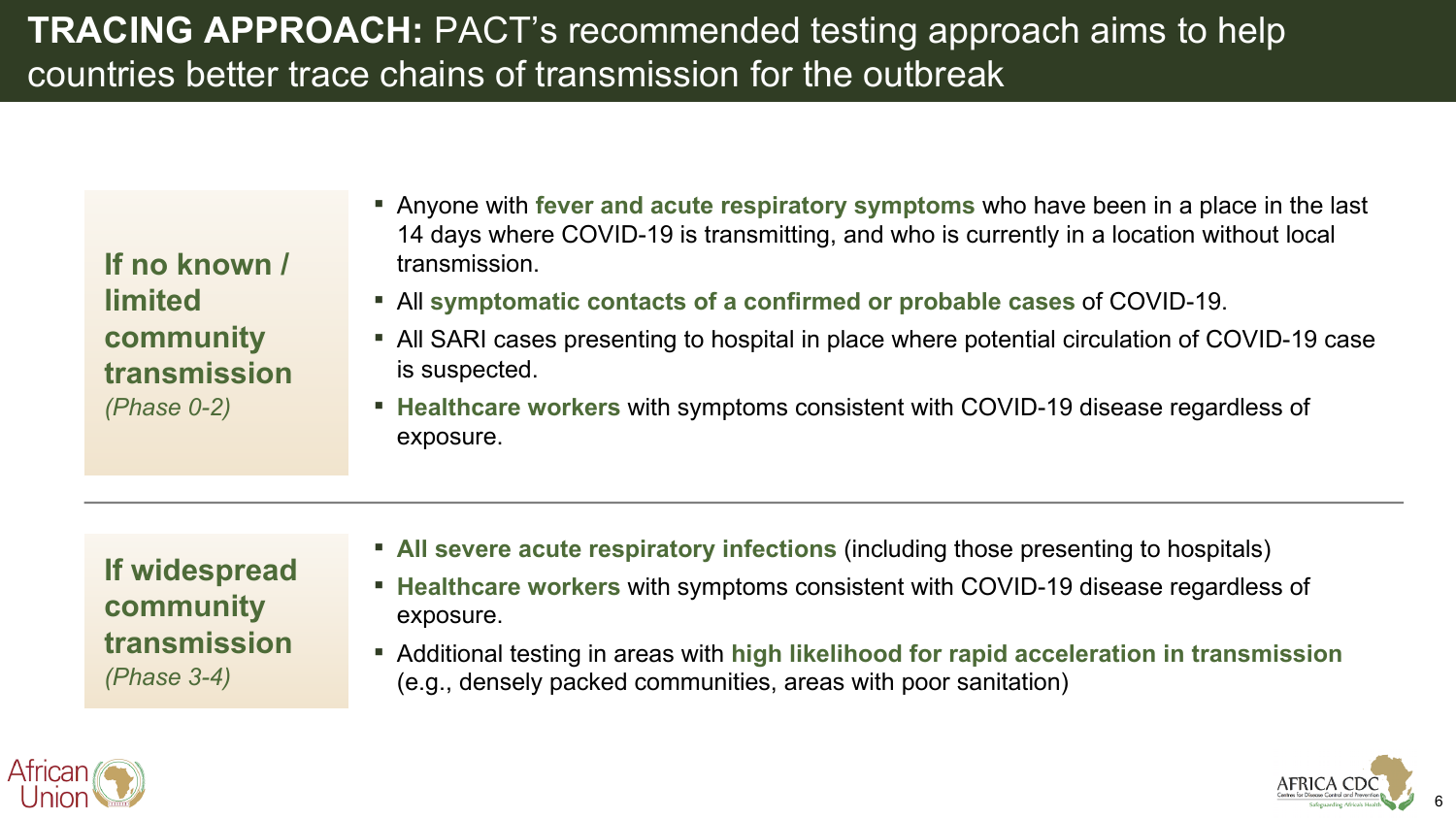**TRACING INITIATIVES**: To complement its testing efforts, PACT will also rollout initiatives to strengthen the continent's capacity for identifying and isolating cases

In addition to massive testing, **robust contact tracing is key to containing an outbreak**





Deployment and training of **community health workers** (aiming for 1M+) to support MSs on active case search, contact tracing, and isolation



Engagement with technology companies to support the deployment of **tracing technologies** e.g., mobile apps



Set up of **surveillance data systems at MSs' Emergency Operations Centers** by deploying technical experts